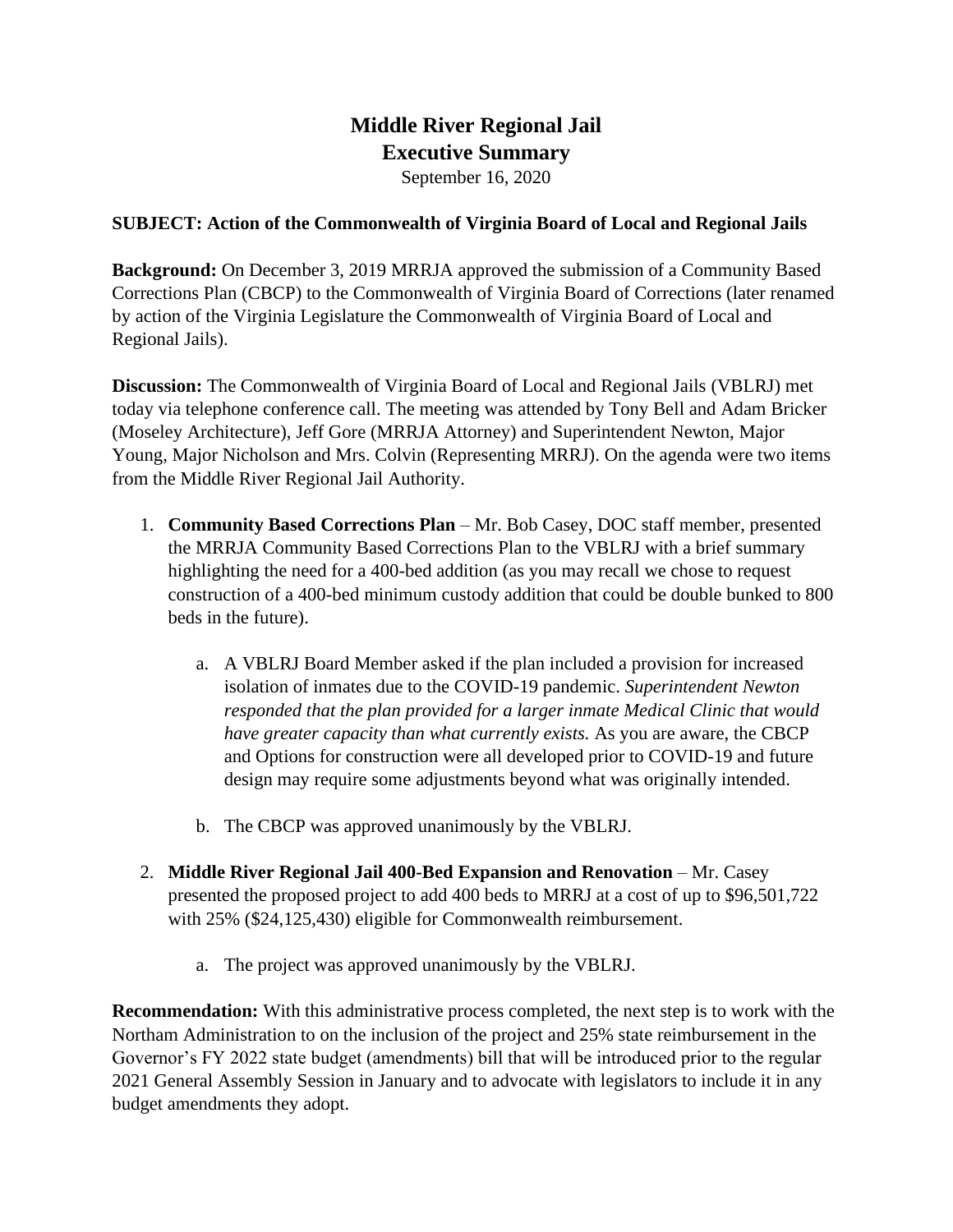Middle River Regional Jail Executive Summary September 16, 2020 (Updated September 30, 2020)

**Enclosure:** Middle River Regional Jail Expansion Projected Project Schedule for Planning and Construction

Prepared by: J. Newton, CJM Superintendent